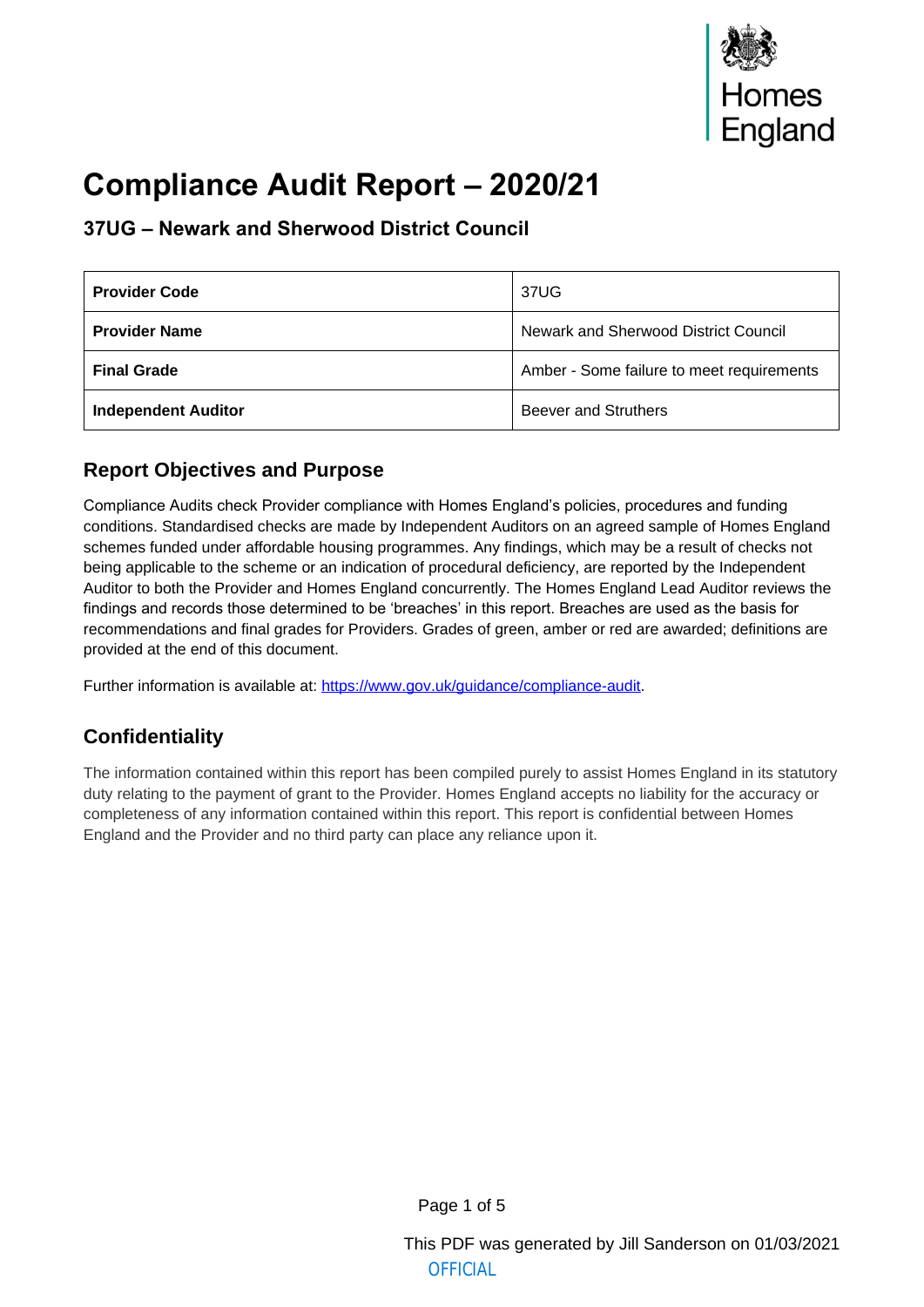

# **Compliance Audit Grade and Judgement**

| <b>Final Grade</b>          | Amber - Some failure to meet requirements                                                                                                                                                                                                                                                                                                                                                                                                                                                                                                                                                                                                                                                          |
|-----------------------------|----------------------------------------------------------------------------------------------------------------------------------------------------------------------------------------------------------------------------------------------------------------------------------------------------------------------------------------------------------------------------------------------------------------------------------------------------------------------------------------------------------------------------------------------------------------------------------------------------------------------------------------------------------------------------------------------------|
| Judgement<br><b>Summary</b> | On review of the evidence provided, the outcome of the audit has shown the provider<br>has failed to comply with some of the programme requirements and guidance. An<br>AMBER grade has been assigned. The audit has identified one medium breach and<br>one low breach with no risk of misapplication of public funds. The breaches relate to<br>the rents that have been charged does not accord with IMS and the scheme file cost<br>data does not match with IMS. The provider is responsible for ensuring remedial<br>action is taken in accordance with the recommendations listed in the Compliance<br>Audit system to ensure further breaches of this nature do not reoccur in the future. |

## **Audit Results**

| <b>Number of Schemes/Completions Audited</b> |  |
|----------------------------------------------|--|
| <b>Number of Breaches Assigned</b>           |  |
| <b>Number of High Severity Breaches</b>      |  |
| <b>Number of Medium Severity Breaches</b>    |  |
| <b>Number of Low Severity Breaches</b>       |  |

# **Scheme/Completions details**

| Scheme ID/<br><b>Completion ID</b> | <b>Address/Site ID</b>    | <b>Scheme type</b> |
|------------------------------------|---------------------------|--------------------|
| 882572                             | ID151 Westhorpe, NG25 0NB | Rent               |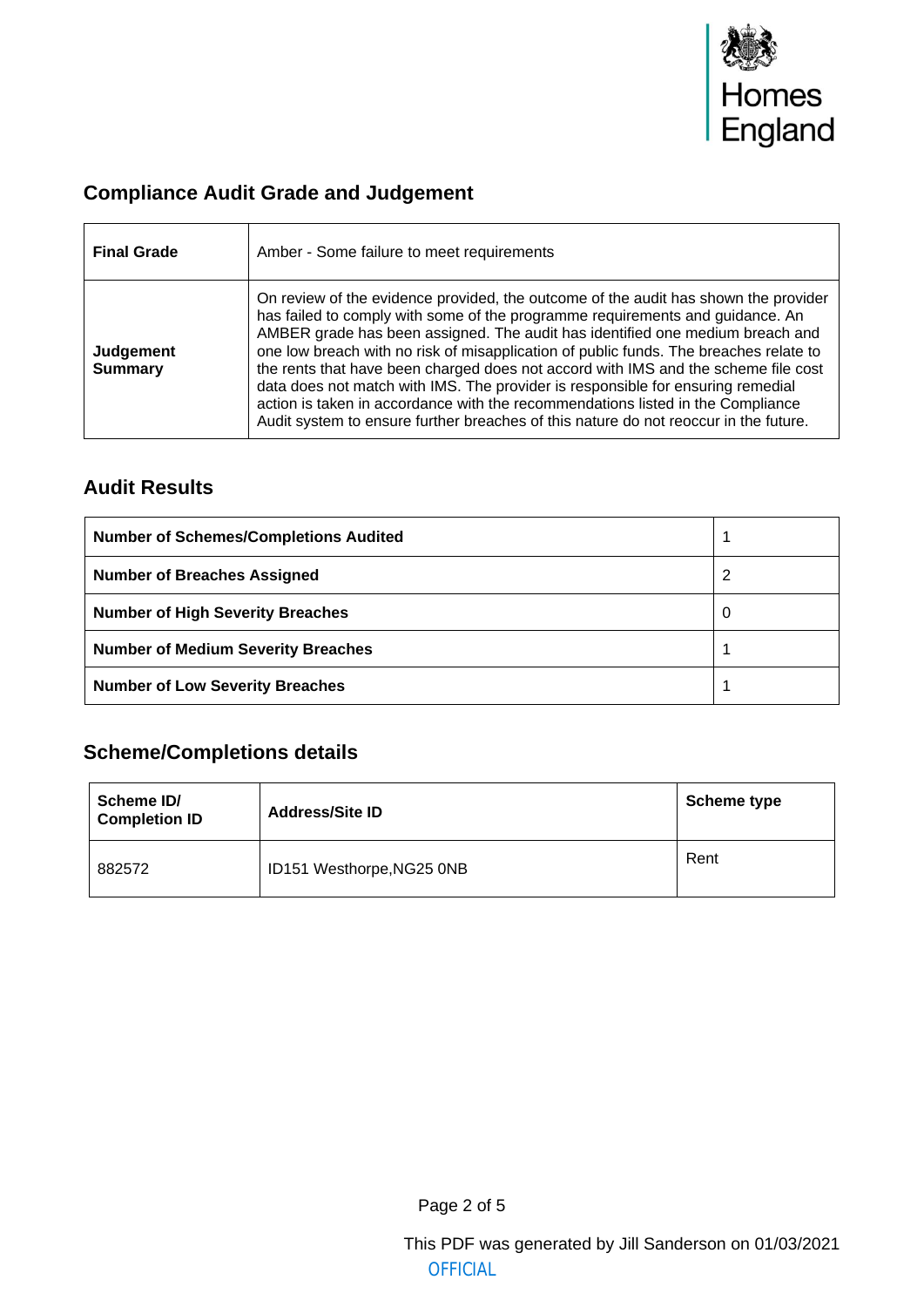

## **Details of Breaches by Scheme/Completion**

Where there are breaches identified, remedial action must be taken in accordance with recommendations listed in the Compliance Audit Module to mitigate the potential for re-occurrence.

#### **Breach 1**

| ID                      | 882572                                                                                                                                                                                                                                             |
|-------------------------|----------------------------------------------------------------------------------------------------------------------------------------------------------------------------------------------------------------------------------------------------|
| Address/Site ID         | ID151 Westhorpe, NG25 0NB                                                                                                                                                                                                                          |
| Breach Type             | General                                                                                                                                                                                                                                            |
| <b>Breach Text</b>      | 8. Incorrect IMS data has been entered but there are no value for money<br>implications. Examples might include typographical errors, or a failure to<br>update the system with revised information                                                |
| <b>Breach Comment</b>   | The cost data held on IMS does not match the cost data held on the<br>scheme file. The scheme costs on IMS were not consistent with the costs<br>on the scheme file.                                                                               |
| Recommendation          | It is recommended that the provider carries out a review of their processes<br>and procedures for updating the scheme details, specifically costs and<br>carries out checks to ensure all existing scheme details accord to those held<br>on file. |
| Recommendation Deadline |                                                                                                                                                                                                                                                    |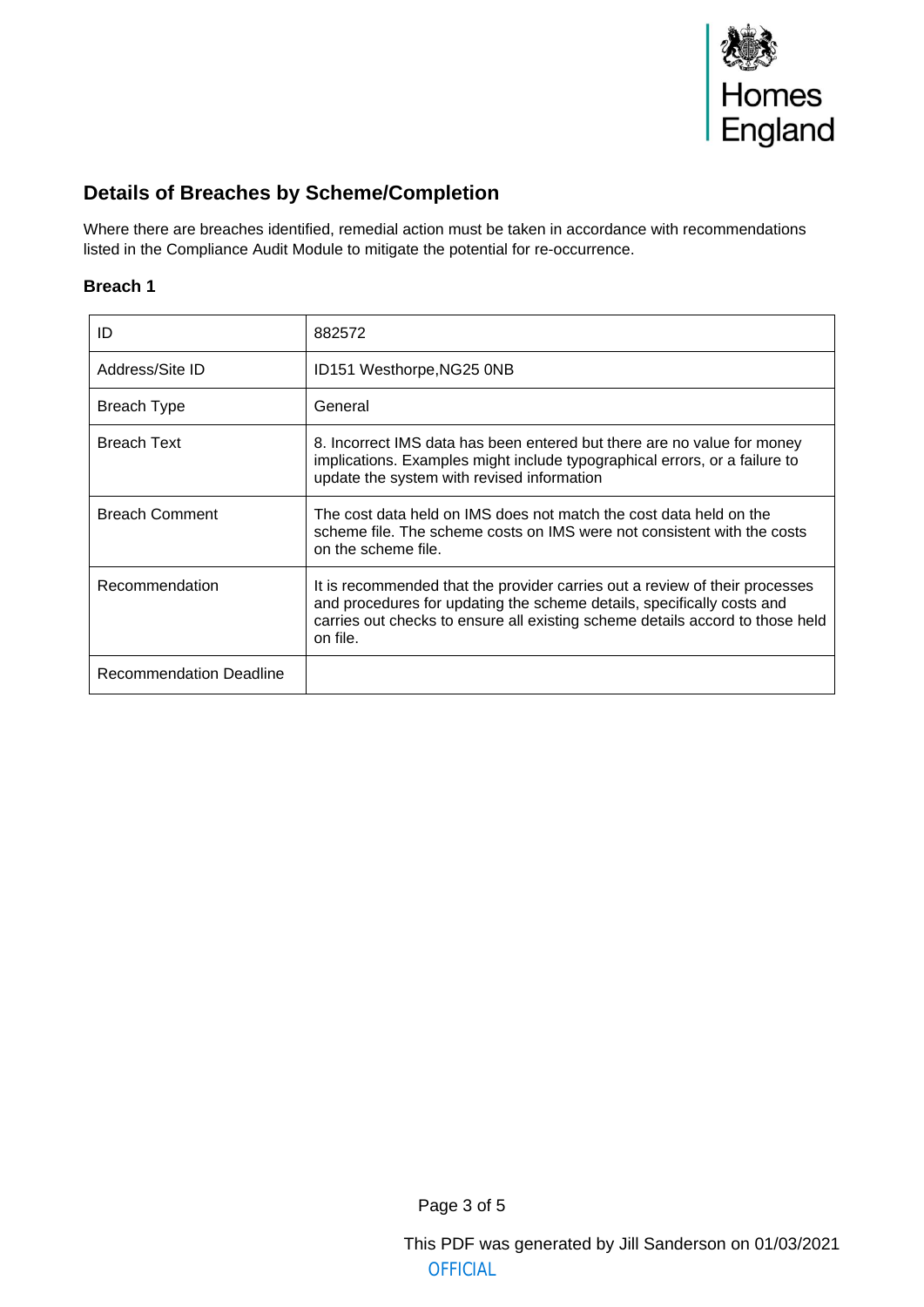

#### **Breach 2**

| ID                      | 882572                                                                                                                                                                                                                                                                                        |
|-------------------------|-----------------------------------------------------------------------------------------------------------------------------------------------------------------------------------------------------------------------------------------------------------------------------------------------|
| Address/Site ID         | ID151 Westhorpe, NG25 0NB                                                                                                                                                                                                                                                                     |
| Breach Type             | Post-development                                                                                                                                                                                                                                                                              |
| <b>Breach Text</b>      | 27. Affordable and Social Rent<br>Rents charged do not match those in IMS                                                                                                                                                                                                                     |
| <b>Breach Comment</b>   | The audit has identified that the rents charged do not accord with the data<br>held in IMS.                                                                                                                                                                                                   |
| Recommendation          | The provider should undertake a review their procedure for updating the<br>actual rent figures within IMS and carry out any corrective action as<br>required. The provider should also carry out a review of all their existing<br>schemes within IMS to ensure the rent figures are correct. |
| Recommendation Deadline |                                                                                                                                                                                                                                                                                               |